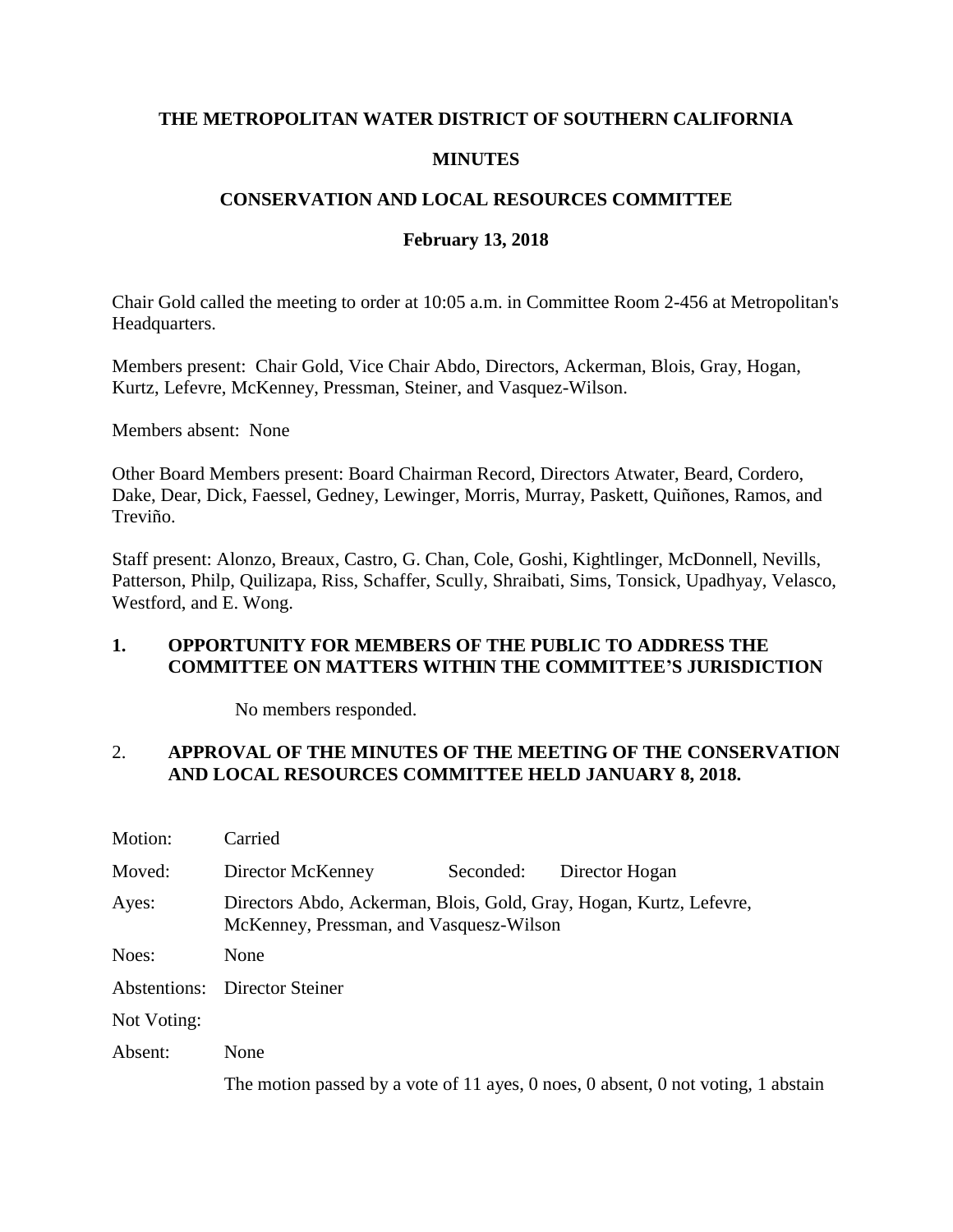### **3. CHAIRMAN'S REPORT**

Director Gold presented slides which indicated where we are in the state of California on conservation, and included a map of the drought monitor where he discussed demands from water utilities and consumption trends. He made a comparison of the gallons per capita day (GPCD) between 2013 and 2017 and made observations regarding the changes in GPCD in the state and region.

#### **4. COMMITTEE ITEMS**

| a. | Subject:      | <b>Update on Conservation Program</b>          |
|----|---------------|------------------------------------------------|
|    | Presented by: | Bill McDonnell, Manager, Water Efficiency Team |

Bill McDonnell's presentation provided review of conservation program expenditures and activities.

b. Subject: Discuss Conservation Program approaches and modifications Presented by: Bill McDonnell, Manager, Water Efficiency Team

Brandon Goshi, Manager, Water Policy & Strategy, reviewed with committee that through both the IRP and C&LR Committees, we have reviewed history and background of the conservation programs. He described the need for participation and input to the proposed actions and moving the program to more landscape influenced program.

Bill McDonnell provided an overview of program modifications for consideration. He reviewed lessons learned and input from meetings with stakeholders. He outlined five key program modifications; regional landscape transformation, professional landscape training, expandsion of member agency administered program, market-based rebate residential pilot, and public agency program.

Brandon Goshi explained that input on all aspects is needed but specific types of feedback that would assist in modification of the programs are in the landscape transformation program, member agency administered program, and market-based rebate pilot.

Feedback was generally supportive, and input was received on the professional landscaping training, the Model Water Efficiency Landscape Ordiance (MWELO) and Qualified Water Efficient Landscaper (QWEL) program, eligibility of funds, partnerships and training options, adequate staffing, and messaging.